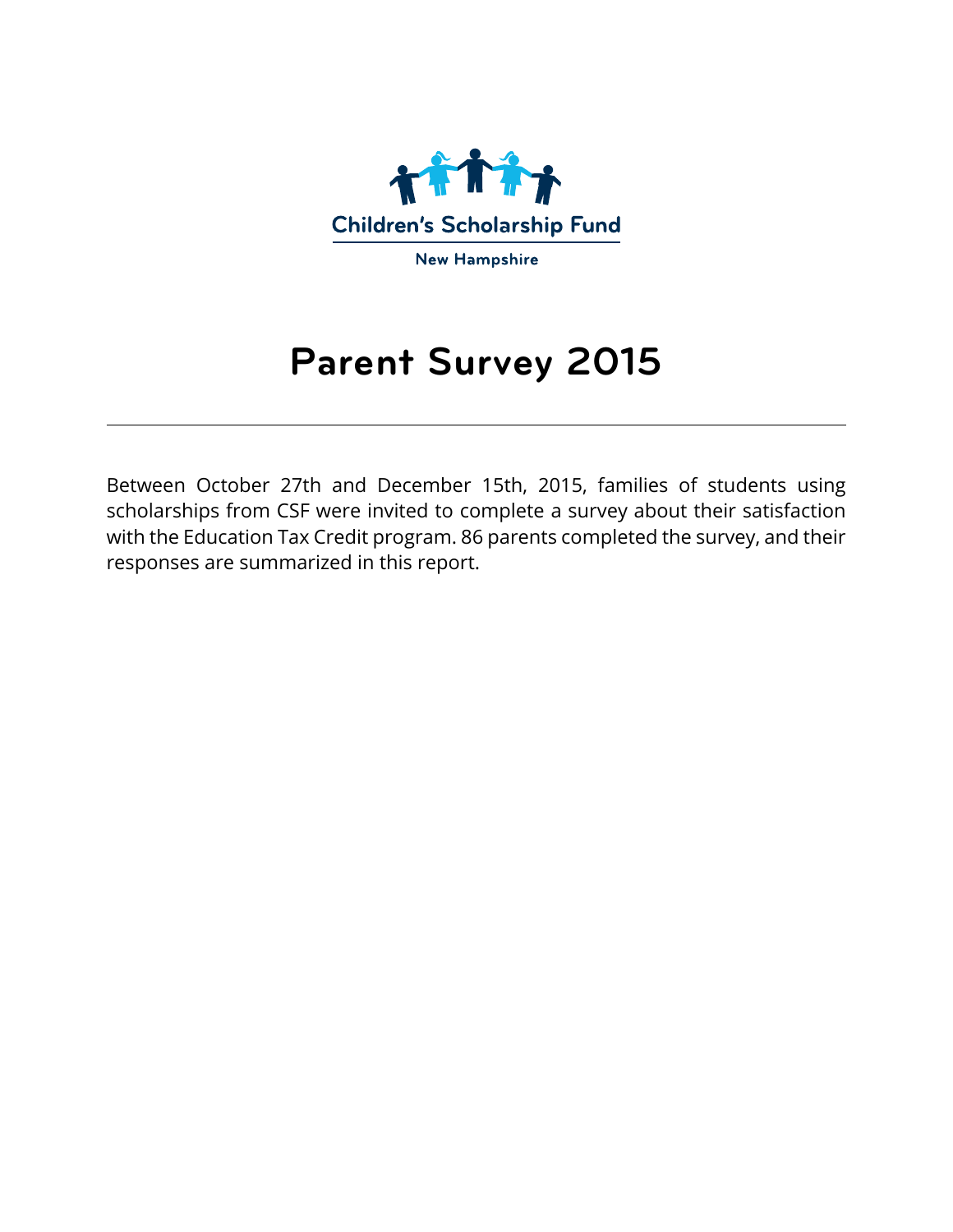### **Scholar Data**



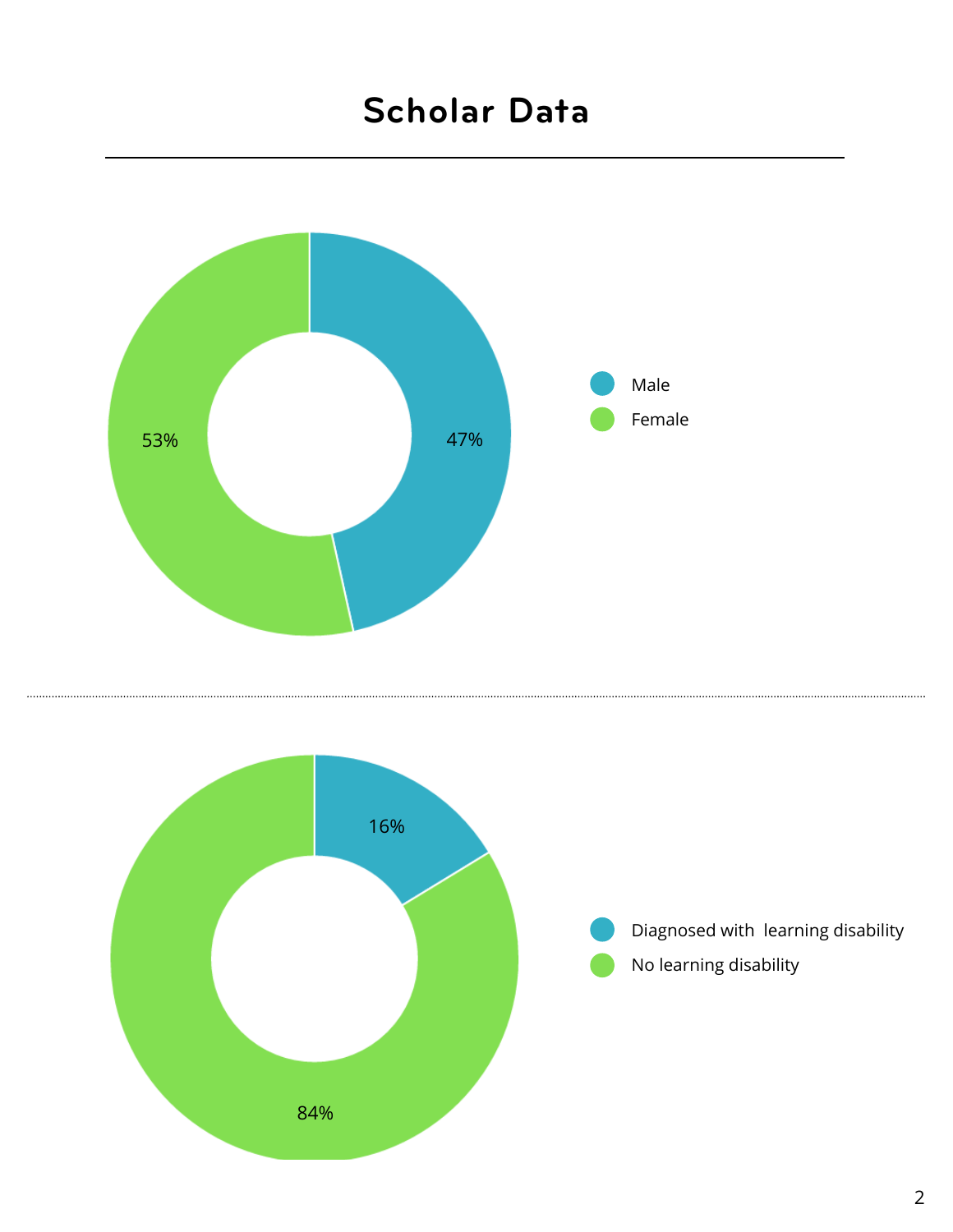### **Household Data**



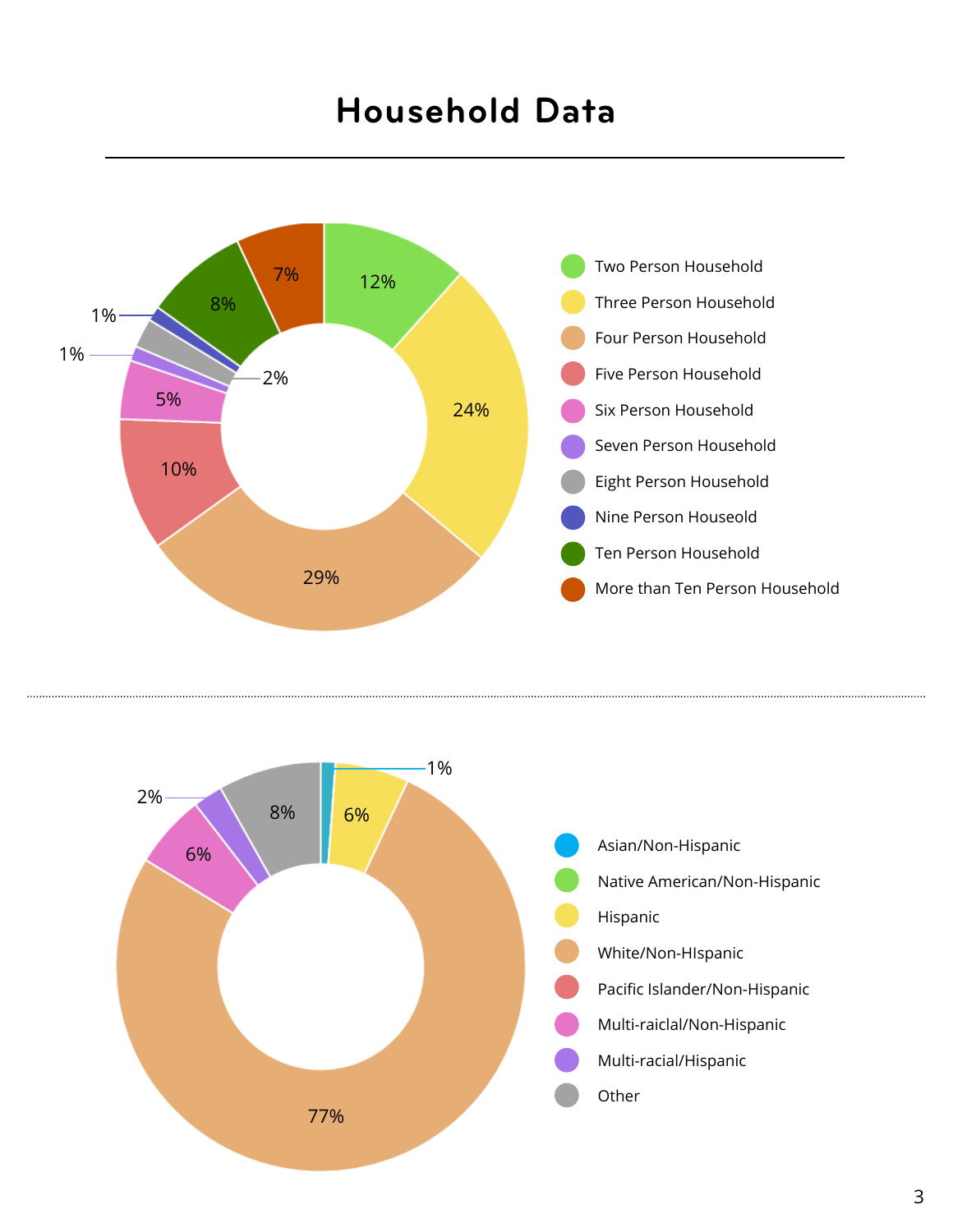*Please identify the ways you have used or intend to use the scholarship funds for the 2015-16 school year.*

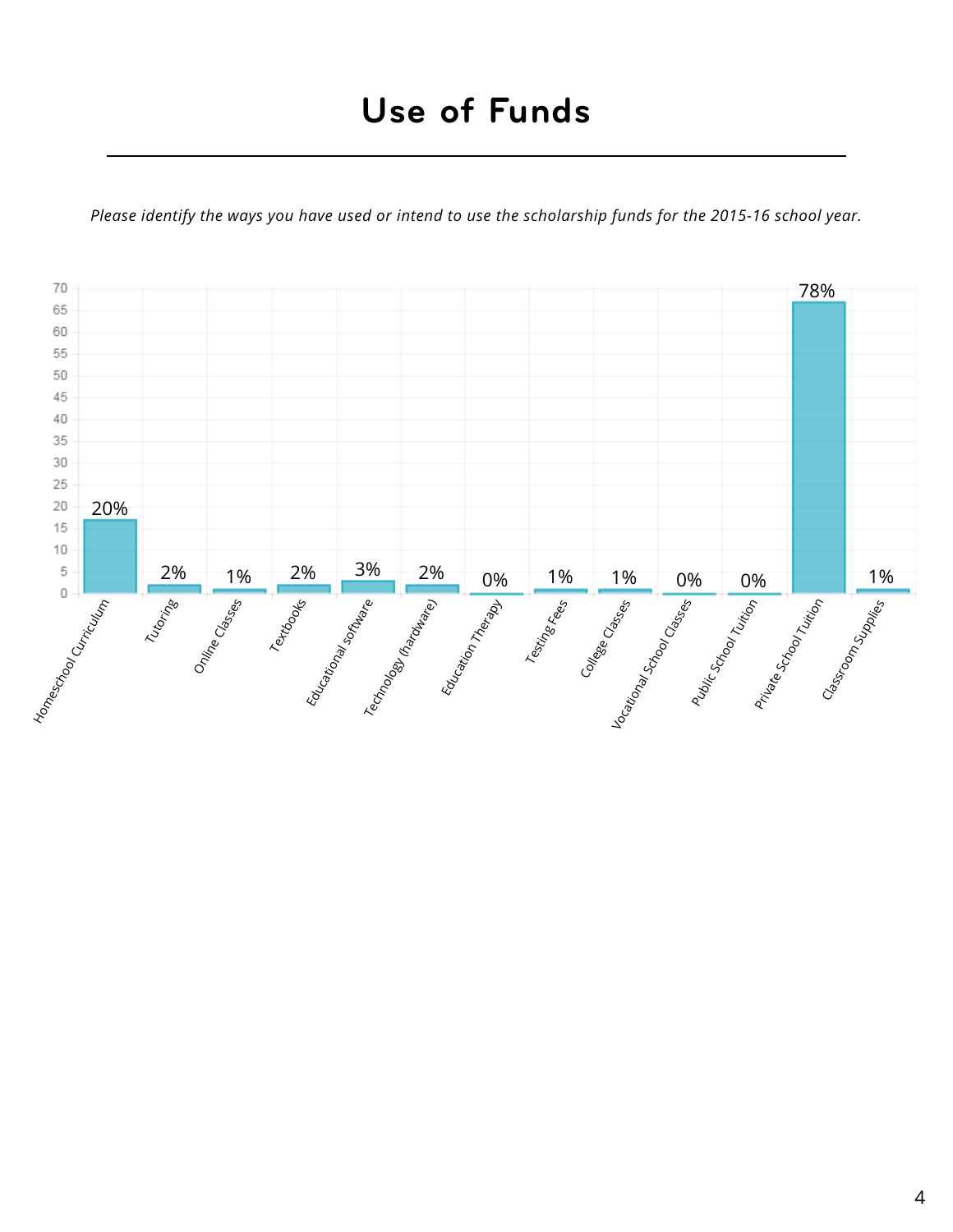## **Feedback on Scholarships**



Please indicate your level of agreement with the following *and a structure of the structure of*  $\sim$  1% *statement: "My child has seen a measurable improvement in academic achievement since participating in the scholarship program."*



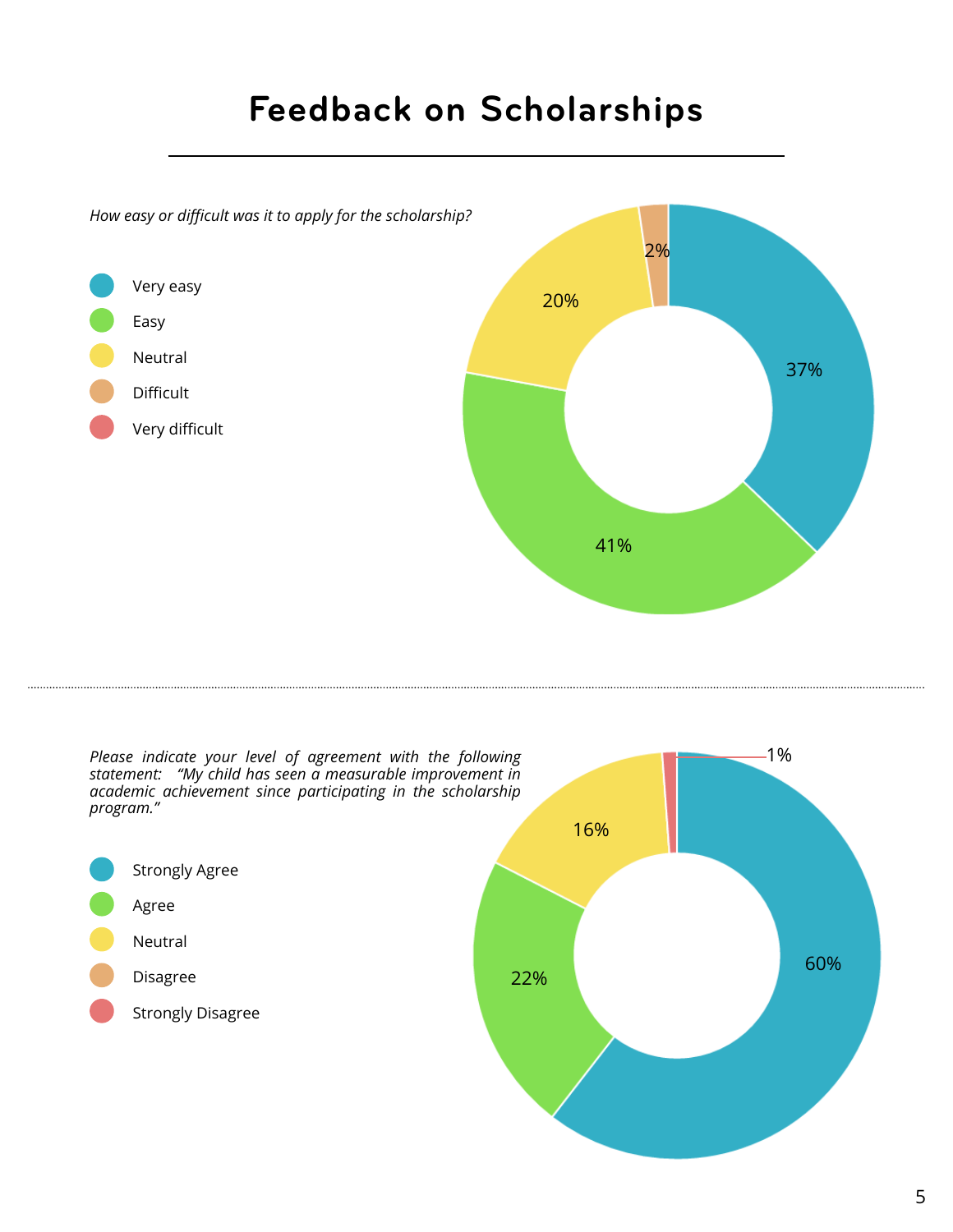### **Feedback on Scholarships**



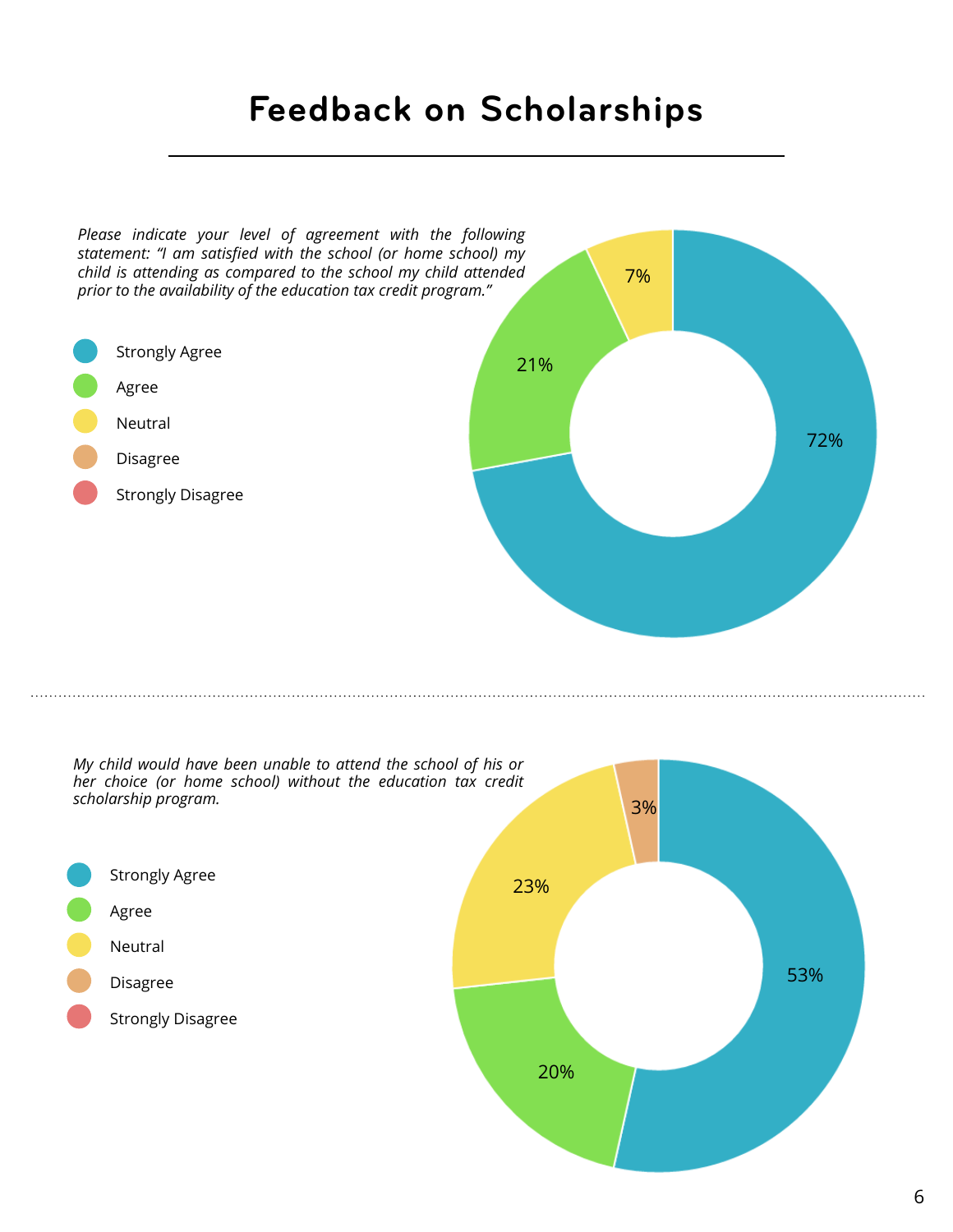### **What Parents are Saying**

*"I am beyond ecstatic with the school my child is currently attending. The school went way above and beyond in making*  us feel comfortable with the transition from middle school to high school and I would highly recommend this school *to anyone. For this daughter, this school is a good fit. It's similar to the small school she came from and she is very comfortable there and is thankful she is getting a good education."*

*"I feel blessed every time I see my son reading and writing now. He had a very hard time in English class before and now I see that he is excited to write a paper and learn from it. He could not get the grasp of how to write a paper before or even do an outline but now it is amazing to see how far he has come! I can't wait to see where he is going to go in his future education!! Thank you!"*

*"We absolutely love the school she is attending this year. She attended this school previously for many years, but I had to remove her last year for financial hardship. Fortunately, we were able to place her back at the school this year with the help of the scholarship. She had a difficult time last year academically and emotionally so we are very grateful to be able to send her back to the school that best fits her needs."*

*"The school my child attends now follows a curriculum that strives to match the developmental stage of the child. Since there are no demands being placed on her that she may not be developmentally ready for, she is happy and at ease and has not complained once about going to school."*

*"My satisfaction with my daughter's new school is immeasurable. This is the first successful year in school she's ever had. I didn't realize how bright and capable she really is. And I never thought I'd see such amazing behavioral and academic progress as she has made, let alone in such a short time."*

*"I am very blessed that you have granted my daughter this scholarship. She loves this school and it allows her to stay somewhere positive and learn in a safe environment."*

*"This scholarship allowed me to tailor my son's education to his unique learning needs. I was able to purchase curriculum and educational software that I was not able to purchase in the previous year, which has led to increased progress."*

*"Kyle is having great success at the private high school he attends. With the help of this scholarship program we were able to have a more manageable tuition payment so that Kyle was able to go to this school. We thank you for this opportunity."* 

*"My child is doing the best academically that she has ever done. We have also seen social improvement since attending her new school."*

*"I love my son's new school! He is in a school that works so hard to provide the best for the kids and the education is amazing! I just had my parent-teacher conference, and hearing the opportunities my son has to learn is amazing. I just love the school."*